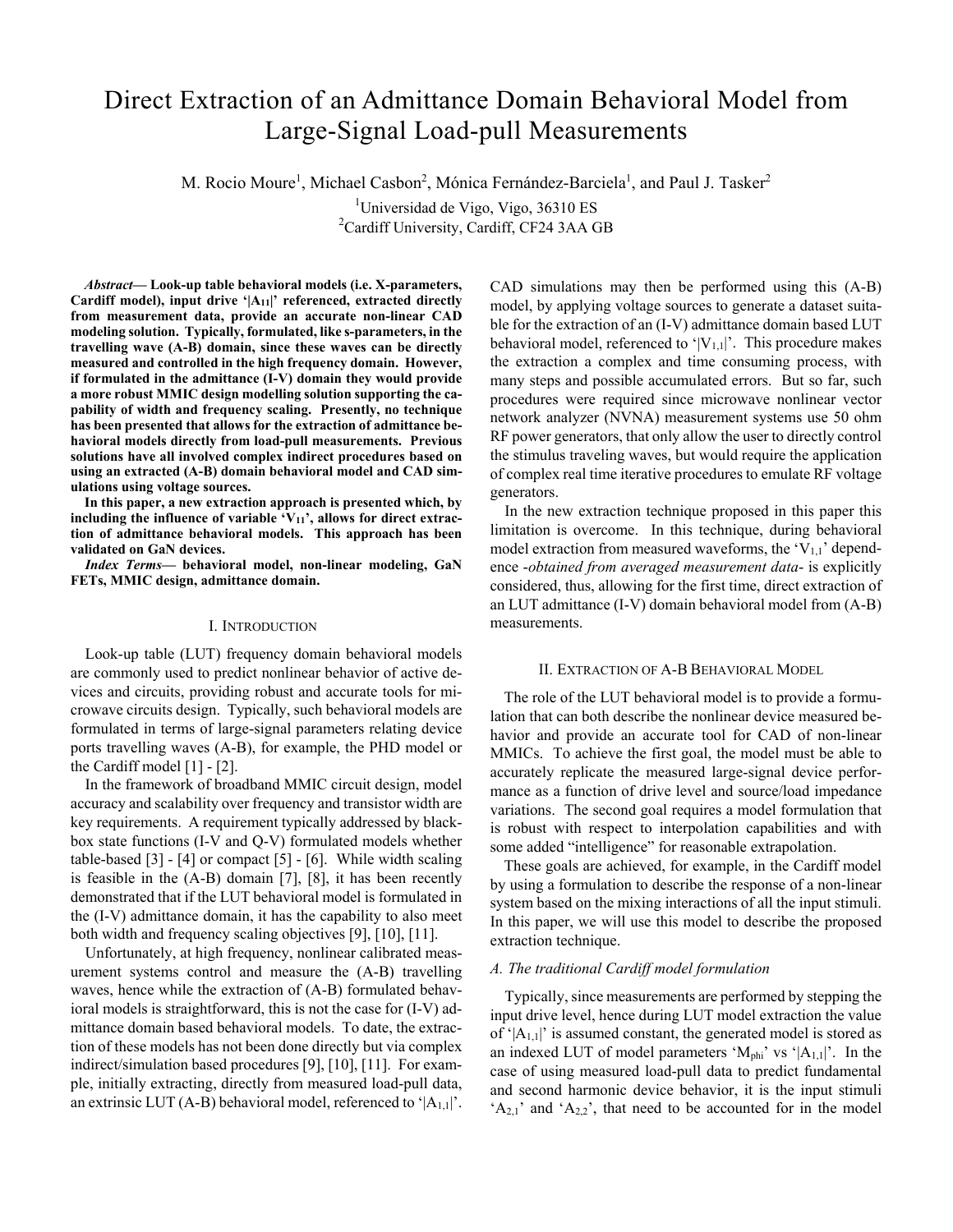

Fig. 1. Results for a 100um gate width GaN device with non-constant  $A_{11}$  at the input (P<sub>in</sub> set to 8, 9 and 10 dBm). P<sub>in</sub> average value, 9.2dBm. Bias point: Vgs0=-2.45V, Vds0=25V. Fundamental freq. 4GHz. a) Real and imaginary parts of  $B_{21}$ . b) Fundamental output power, in mW. Comparison between all the measurement points and the extracted model predictions. Output is referenced to the intrinsic plane.

formulation. Eq. (1) shows the required Cardiff model formulation, in this case, after phase normalization.

$$
B_{p,h} = \sum_{i=0}^{W} M_{p,h,i} (|A_{1,1}|) |A_{2,1}|^{a_i} \angle A_{2,1}^{b_i} |A_{2,2}|^{c_i} \angle A_{2,2}^{d_i} \quad (1)
$$

Where 'p' refers to the device port number and 'h' refers to the harmonic number. The model complexity is determined by 'W', the number of model coefficients ' $M_{p,h,i}$ ' The index 'i' is associated with the selected mixing coefficients  $(a_i, b_i, c_i)$  and d<sub>i</sub>). Note, the mixing theory requires  $a_i=|b_i|+2r_i$  and  $c_i=|d_i|+2s_i$ , where ' $r_i$ ' and 's<sub>i</sub>' are stepped integer quantities,  $0, 1, 2...$  This modelling approach, thus transforms the measured, fundamental and second harmonic large-signal load-pull data into an '|A<sub>1,1</sub>|' indexed LUT of model parameters 'M<sub>p,h,i</sub>'. *But this approach, defined in this way, cannot be applied to NVNA measurements when the input drive level is not constant. This would be the case for a non 50 Ω input impedance measurement system, during intrinsic model extraction, due to the de-embedding* 



Fig. 2. Results for a 100um gate width GaN device with non-constant  $A_{11}$ at the input ( $P_{in}$  set to 8, 9 and 10 dBm).  $P_{in}$  average value, 9.2dBm. Bias point: Vgs0=-2.45V, Vds0=25V. Fundamental freq. 4GHz. Output power contours around the optimum load. Comparison between all the measurement points and the extracted model predictions. Output is referenced to the intrinsic plane.

*process, or if measured parameters are directly transformed from the (A-B) to the (I-V) domain.*

# *B. Advanced formulation for Cardiff model extraction*

To solve the previous limitation, we propose an advanced formulation, in which the input stimuli ' $A_{1,1}$ ' is also included in the mixing formulation, for use during Cardiff model extraction. Eq. (2) shows the modified (advanced) Cardiff model formulation, after phase normalization, now required, that includes all input stimuli ' $A_{1,1}$ ', ' $A_{2,1}$ ' and ' $A_{2,2}$ '.

$$
B_{p,h} =
$$
  

$$
\sum_{t=0}^{V} \sum_{i=0}^{W} K_{p,h,i,t} |A_{2,1}|^{a_i} \angle A_{2,1}^{b_i} |A_{2,2}|^{c_i} \angle A_{2,2}^{d_i} |A_{1,1}|^{e_{i,t}}
$$
 (2)

Using this formulation, extraction with a variable ' $|A_{1,1}|$ ' is now possible. First, the 'K<sub>p,h,i,t</sub>' model coefficients, with corresponding mixing order given by ' $a_i + b_i + e_{i,t}$ ', are extracted directly from the measured data. The required LUT  $^{\circ}M_{\text{p,h,i}}$ model coefficients, are then computed for the mean value of  $'|A_{1,1}|'$ , as follows:

$$
M_{p,h,i}(|A_{1,1}|) = \sum_{t=0}^{V} K_{p,h,i,t} |A_{1,1}|^{e_{i,t}}
$$
 (3)

Also, using this formulation, determination of the required model complexity (constrained by the maximum mixing order and maximum value of mixing coefficients  $r_i$ ,  $b_i$ ,  $s_i$ ,  $d_i$  and  $e_{i,t}$ ) can now, for the first time, be automated. The new mixing coefficient 'e<sub>i,t'</sub> of '|A<sub>1,1</sub>|' is defined as 'e<sub>i,t</sub>=|f<sub>i</sub>|+2t', where 'f<sub>i</sub>' is computed from the mixing relationship to the harmonic 'h'. In this case 'f<sub>i</sub>=h- $(b_i+2c_i)$ '. While 't' is another stepped integer quantity, 0, 1, 2… Higher values imply a higher mixing order.

This new method allows for the extraction of the (A-B) domain behavioral model (as defined in (1)) from data sets when there is non-constant input level. This new formulation is, at least, valid for small perturbations of ' $|A_{1,1}|$ ', hence low mixing order values; i.e. 't<2'.

For testing the feasibility of the proposed model extraction procedure, an (A-B) domain behavioral model was now extracted from NVNA measured load-pull datasets, both fundamental and second harmonic, for a non-constant input drive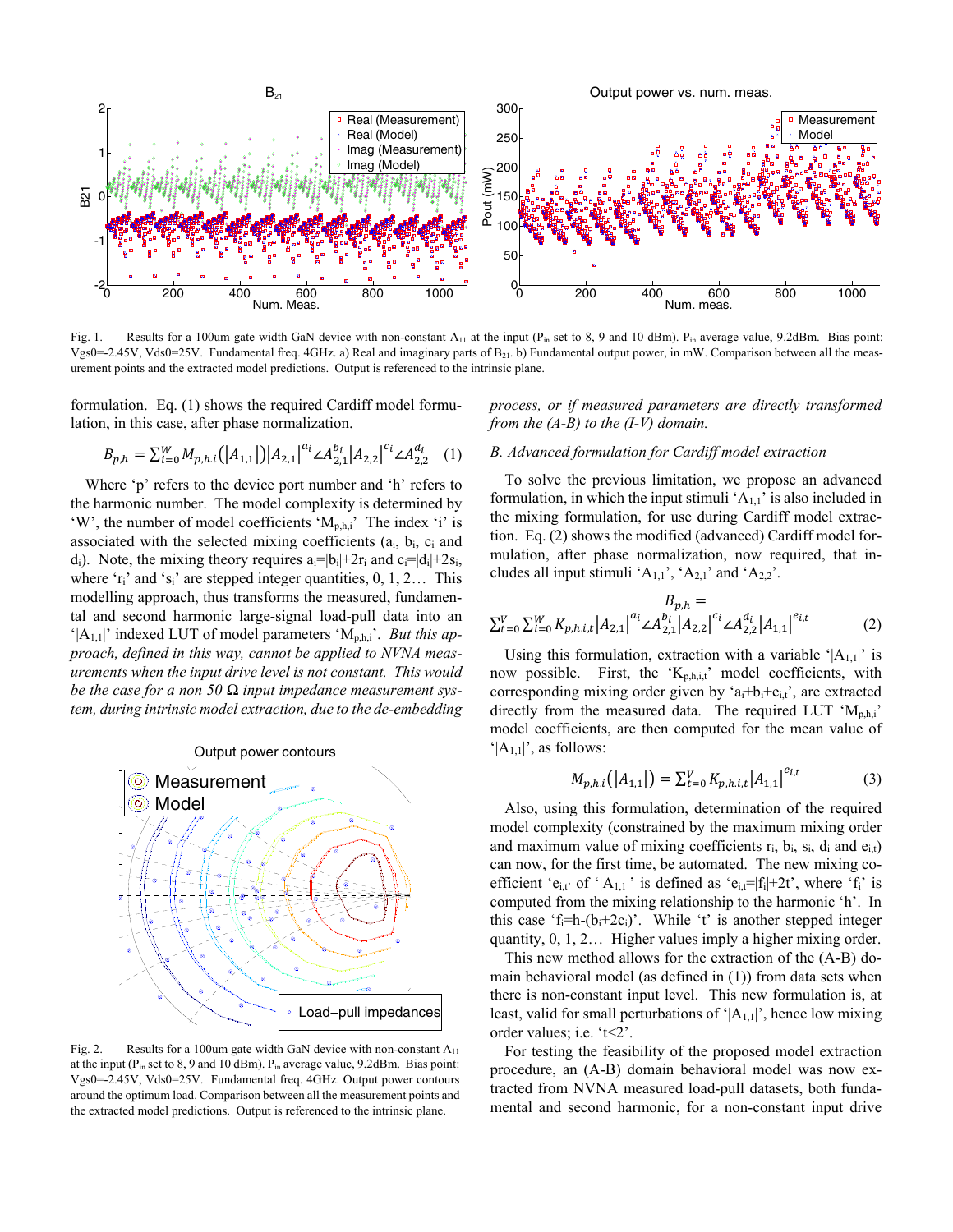

Fig. 3. Results for a 200um GaN device with non-constant  $A_{11}$  at the input (P<sub>in</sub> set to 10, 11 and 12 dBm). P<sub>in</sub> average value, 10.9dBm. Bias point: Vgs0=-2.45V, Vds0=25V. Fundamental freq. 4GHz. a) Real and imaginary parts of B21. b) Fundamental output power, in mW. Comparison between all the measurement points and the extracted model predictions. Output is referenced to the intrinsic plane.



Fig. 4. Results for a 200 um GaN device with non-constant  $A_{11}$  at the input ( $P_{in}$  set to 10, 11 and 12 dBm).  $P_{in}$  average value, 10.9dBm. Bias point: Vgs0=-2.45V, Vds0=25V. Fundamental freq. 4GHz. Output power contours around the optimum load. Comparison between all the measurement points and the extracted model predictions. Output is referenced to the intrinsic plane

level. In this case, three input power levels from a dataset generated, on a 1dB grid, was used. Figs. 1 and 2 summarize the robustness of the achieved results on a 100um gate width GaN device at 4 GHz fundamental frequency. The NVNA active fundamental load-pulling is performed around the optimum load impedance, and the second harmonic load-pulling is performed around the Smith Chart edge. In this case, the required mixing coefficients  $(r_i, b_i, s_i, d_i)$  and t) are determined using the following constraints, a maximum mixing order of 7 and maximum values for mixing coefficients being  $b=2$ ,  $r=1$ ,  $d=1$ ,  $s=0$ and for ' $|A_{1,1}|$ ' t=1. *Using this approach, an LUT (A-B) behavioral model extraction has been successfully undertaken using NVNA measured datasets obtained from non-constant input drive levels.*

# III. MODEL EXTENSION TO THE ADMITTANCE DOMAIN AND DIRECT EXTRACTION VALIDATION

Consider now the translation of the proposed advanced extraction formulation (2) to the (I-V) admittance domain, as shown in  $(4)$ :

$$
I_{p,h} = \sum_{t=0}^{V} \sum_{i=0}^{W} L_{p,h,i,t} |V_{2,1}|^{a_i} \angle V_{2,1}^{b_i} |V_{2,2}|^{c_i} \angle V_{2,2}^{d_i} |V_{1,1}|^{e_{i,t}} (4)
$$

This new formulation allows for the (I-V) admittance domain model extraction directly from waveform measurement data, even when the value of ' $|V_{1,1}|$ ' is not constant, hence, addressing the limitations imposed by NVNA-based measurement systems based on microwave power sources. The required (I-V) admittance behavioral LUT ' $N_{p,h, i}$ ' model coefficients (from the translation to the admittance domain of (1)) can be also computed for the mean value of ' $|V_{1,1}|$ ', as follows:

$$
N_{p,h.i}(|V_{1,1}|) = \sum_{t=0}^{V} L_{p,h.i,t} |V_{1,1}|^{e_{i,t}}
$$
 (5)

Figs. 3 and 4 show the success of the proposed procedure, again using three input power levels, from a dataset generated from on a 1dB grid, to accurately extract (I-V) behavioral model. For this example, a 200um gate width GaN device is selected. The maximum mixing order and the maximum values for mixing coefficients are the same as defined in II. The robustness of the extracted (I-V) admittance model also when compared to the traditional (A-B) domain model, is further highlighted in figs. 5 and 6, via examples at higher frequencies and/or increased device width. Note that the reference parameters in each model, the mean values of ' $V_{1,1}$ ' for the (I-V) admittance domain model, and ' $A_{1,1}$ ' for the (A-B) travelling wave domain model, are not fully equivalent, due to the variation of ' $V_{1,1}$ ' during the measurements.

*In this section, we have shown that even after the "measured" behavioral model parameters are transformed in "real time" from the (A-B) domain to the (I-V) domain, an accurate nonlinear admittance behavioral model can be generated, thus*